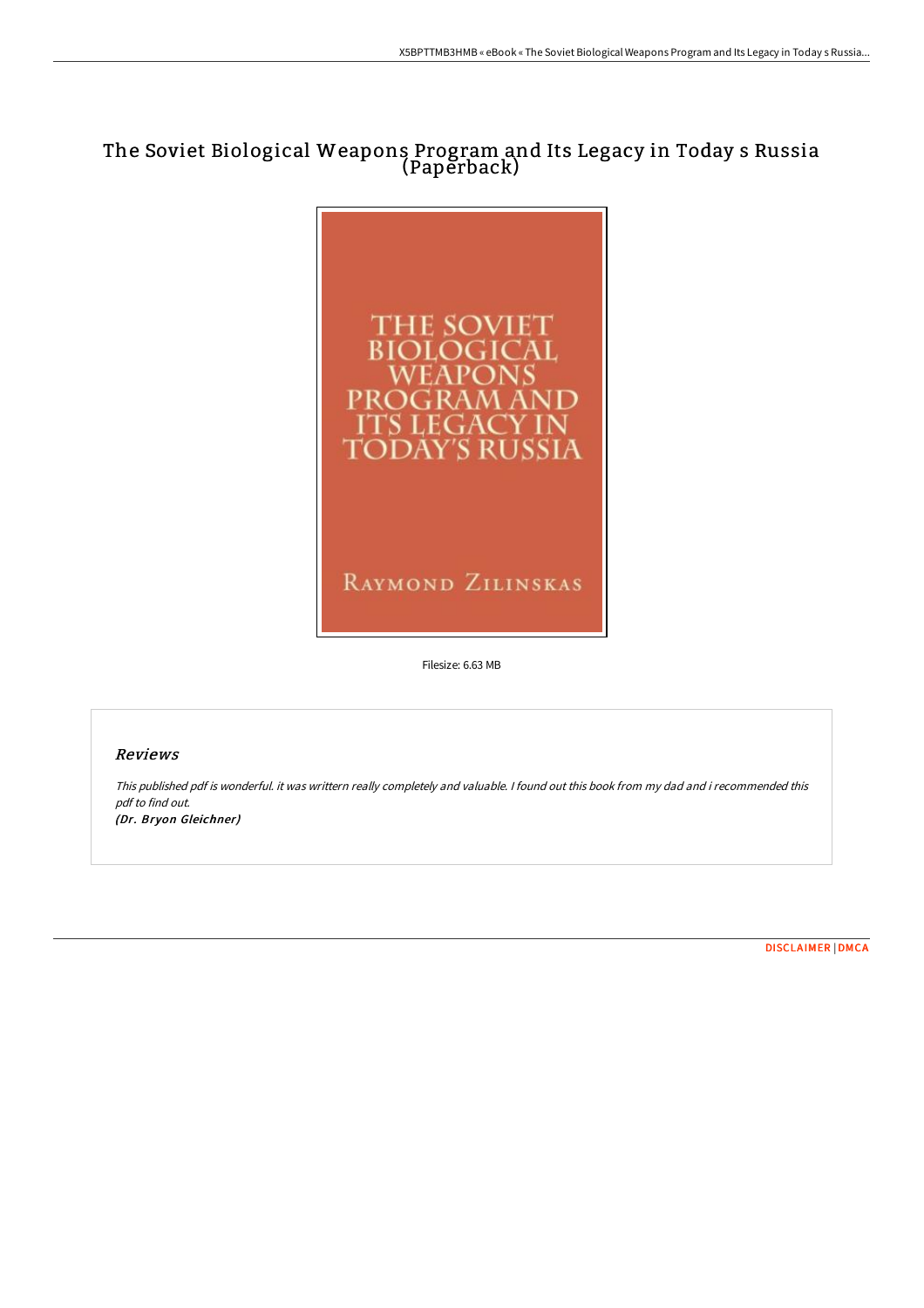## THE SOVIET BIOLOGICAL WEAPONS PROGRAM AND ITS LEGACY IN TODAY S RUSSIA (PAPERBACK)



Createspace Independent Publishing Platform, United States, 2017. Paperback. Condition: New. Language: English . Brand New Book \*\*\*\*\* Print on Demand \*\*\*\*\*. In its first Weapons of Mass Destruction (WMD) Case Study, the Center for the Study of Weapons of Mass Destruction (CSWMD) at the National Defense University examined President Richard M. Nixon s decision, on November 25, 1969, to terminate the U.S. offensive biological weapons program. This occasional paper seeks to explain why the Soviet government, at approximately the same time, decided to do essentially the opposite, namely, to establish a large biological warfare (BW) program that would be driven by newly discovered and powerful biotechnologies. By introducing the innovation of recombinant DNA technology - commonly referred to as genetic engineering - the Soviets were attempting to create bacterial and viral strains that were more useful for military purposes than were strains found in nature. In historical terms, the Soviet BW program had two so-called generations, defined as distinct periods of time during which types of weapons were developed from earlier types. The first generation of the Soviet BW program commenced about 1928 and was based on naturally occurring pathogens that had caused devastating epidemics during World War I and the subsequent Russian Civil War. The second generation began approximately in 1972 when the decision was made at the highest political level to institute a research and development (RD) system that utilized newly discovered techniques of genetic engineering to create novel or enhanced bacterial and viral strains that were better adapted for BW purposes than strains found in nature. President Boris Yeltsin ordered the cessation of the offensive BW program some months after the Soviet Union dissolved in December 1991 and in 1992 publically stated that it had conducted an offensive BW program in violation of the Biological and Toxin...

 $\mathbb{R}$ Read The Soviet Biological Weapons Program and Its Legacy in Today s Russia [\(Paperback\)](http://albedo.media/the-soviet-biological-weapons-program-and-its-le.html) Online B Download PDF The Soviet Biological Weapons Program and Its Legacy in Today s Russia [\(Paperback\)](http://albedo.media/the-soviet-biological-weapons-program-and-its-le.html)